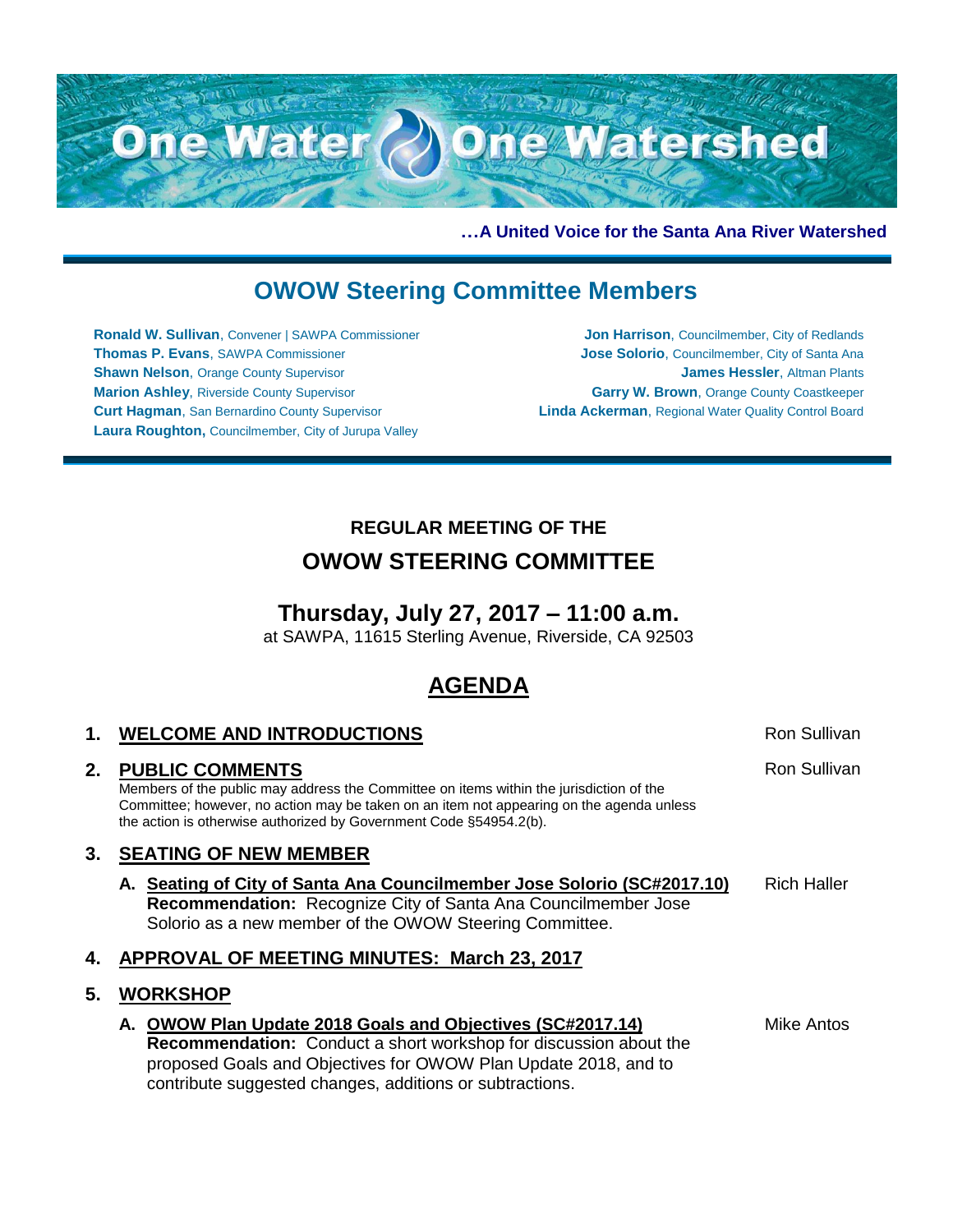One Water Done Watershed

**…A United Voice for the Santa Ana River Watershed**

### **6. BUSINESS ITEMS**

- **A. OWOW Plan Update 2018 Status (SC#2017.15) Recommendation:** Review and provide direction and comments to SAWPA staff about this report of the OWOW Pillars status during the OWOW Plan Update 2018 effort Mike Antos **B. UC Irvine to Join as a Funded Partner to Disadvantaged Communities Involvement Program Team (SC#2017.16) Recommendation:** Request SAWPA to negotiate and execute a subagreement with the University of California, Irvine for services as a partner to the Disadvantaged Communities Involvement Program. Mike Antos **7. INFORMATIONAL ITEMS A. Draft DWR Proposition 1 Round 1 Implementation Grant Process (SC#2017.11) Recommendation:** Receive and file. Mark Norton **B. Homelessness & Water Symposium Summary (SC#2017.12) Recommendation:** Receive and file. Mike Antos **C. CivicSpark Water Fellows, Year 1 Review (SC#2017.13) Recommendation:** Receive and file. Mike Antos **D. Correspondence from Orange County Stakeholders**
	- **Recommendation:** Receive and file.

### **8. ADJOURNMENT**

#### **PLEASE NOTE:**

Americans with Disabilities Act: Meeting rooms are wheelchair accessible. If you require any special disability related accommodations to participate in this meeting, please contact (951) 354-4220 or kberry@sawpa.org. Notification at least 48 hours prior to the meeting will enable staff to make reasonable arrangements to ensure accessibility for this meeting. Requests should specify the nature of the disability and the type of accommodation requested.

Materials related to an item on this agenda submitted to the Commission after distribution of the agenda packet are available for public inspection during normal business hours at the SAWPA office, 11615 Sterling Avenue, Riverside, and available at www.sawpa.org, subject to staff's ability to post documents prior to the meeting.

#### **Declaration of Posting**

I, Kelly Berry, Clerk of the Board of the Santa Ana Watershed Project Authority declare that on Thursday, July 20, 2017, a copy of this agenda has been uploaded to the SAWPA website at [www.sawpa.org](http://www.sawpa.org/) and posted in SAWPA's office at 11615 Sterling Avenue, Riverside, California.

/s/

\_\_\_\_\_\_\_\_\_\_\_\_\_\_\_\_\_\_\_\_\_\_\_\_\_\_\_\_\_\_\_\_\_\_\_\_\_\_\_ Kelly Berry, CMC